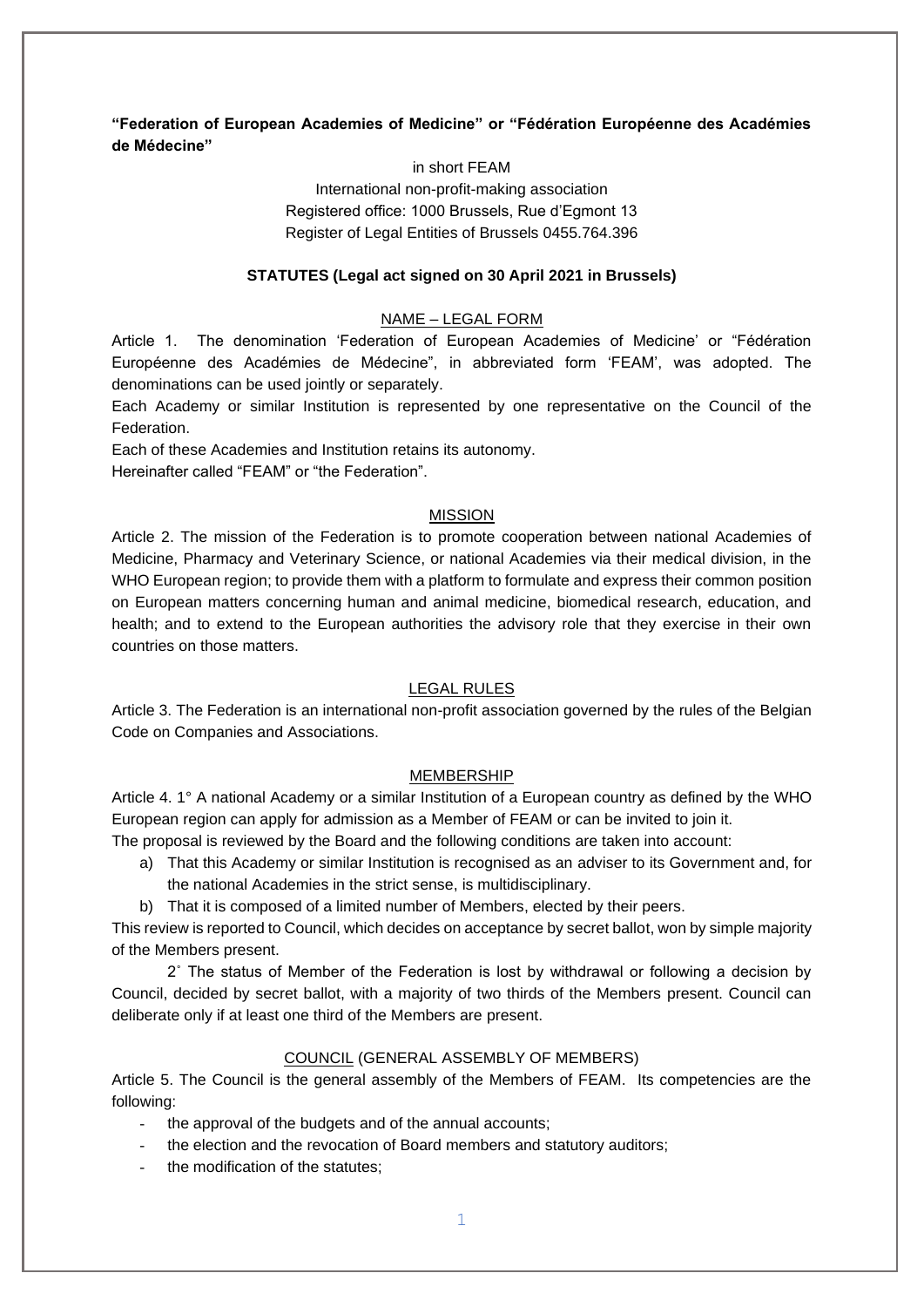- the dissolution of the Federation;
- the approval of the internal rules;
- all other cases where the law, the Statutes or the internal rules state that a resolution of the general meeting is required.

Each Academy or similar Institution appoints one permanent representative to sit on Council. Each Academy or similar Institution may appoint, in addition to this permanent representative, a substitute representative who will act when the permanent representative is unable to attend. Board members should attend Council meetings with a consultative voice unless they represent their own Academy on Council. Permanent representatives and substitute representatives should be Fellows/Members of the Academies. Staff members of the Academies can attend Council meetings as Observers.

Each Academy has one vote during deliberations.

The Federation meets at least once a year in Council, and more often, if needed, at the request of the President or on the initiative of a third of the Members.

Councils are held, in principle, alternatively in Brussels, headquarters of the Federation, and in a Member Academy.

The agenda is set by the President. Convening notices shall be sent by email to Members at least one month before the general meeting. To the persons for whom the Federation does not have an e-mail address, the convocation shall be sent by ordinary mail, on the same day as the sending of the electronic convocations.

Any Member can give any other Member, by any means of transmission, a proxy to represent him(her) on Council and to vote in his(her) place. Each Member can bear a maximum of four proxies. By way of derogation from these provisions, at an extraordinary general meeting whose minutes are drawn up in the form of a notarial deed, members may be represented by any person of their choice who may be a mandated staff member, and who may hold several proxies.

Unless the Statutes or the internal rules provide otherwise, the Council can deliberate and decide only if at least half of the Members are present.

Unless the Statutes or the internal rules provide otherwise, any motion on the agenda must be adopted by a majority of two thirds of Council members present or represented.

The Board shall draw up the internal rules and submit them to the Council for approval. The latest approved version of the internal rules dates from 12 December 2015.

The annual subscription fee is fixed by Council as defined in the internal rules.

The minutes are kept in a dedicated file, which is accessible to the Members.

Members can take all the decisions, which fall within the discretion of Council, in person. Members may also cast their votes in advance in writing.

The Board may offer the members the possibility to participate in the general meeting remotely by means of an electronic communication tool provided by the Federation. The notice convening the general meeting shall include a clear and precise description of the procedures relating to remote participation.

### BOARD (ADMINISTRATIVE BODY)

Article 6. The Board has all the management and administration powers as defined in the internal rules, subject to the prerogatives of Council. It can delegate some of its functions to one of its Members.

The Board of the Federation includes a President, a Past President, one or more Vice-Presidents, and a Treasurer, elected from among the permanent and substitute representatives of the Members or from among the Members themselves, by Council, by secret ballot, by simple majority of the Members present, each enjoying one vote and this on the proposal of the Members.

The President is elected one year in advance of the exercise of his(her) mandate. The President holds office for three years and cannot be renewed. At the end of his(her) mandate, the President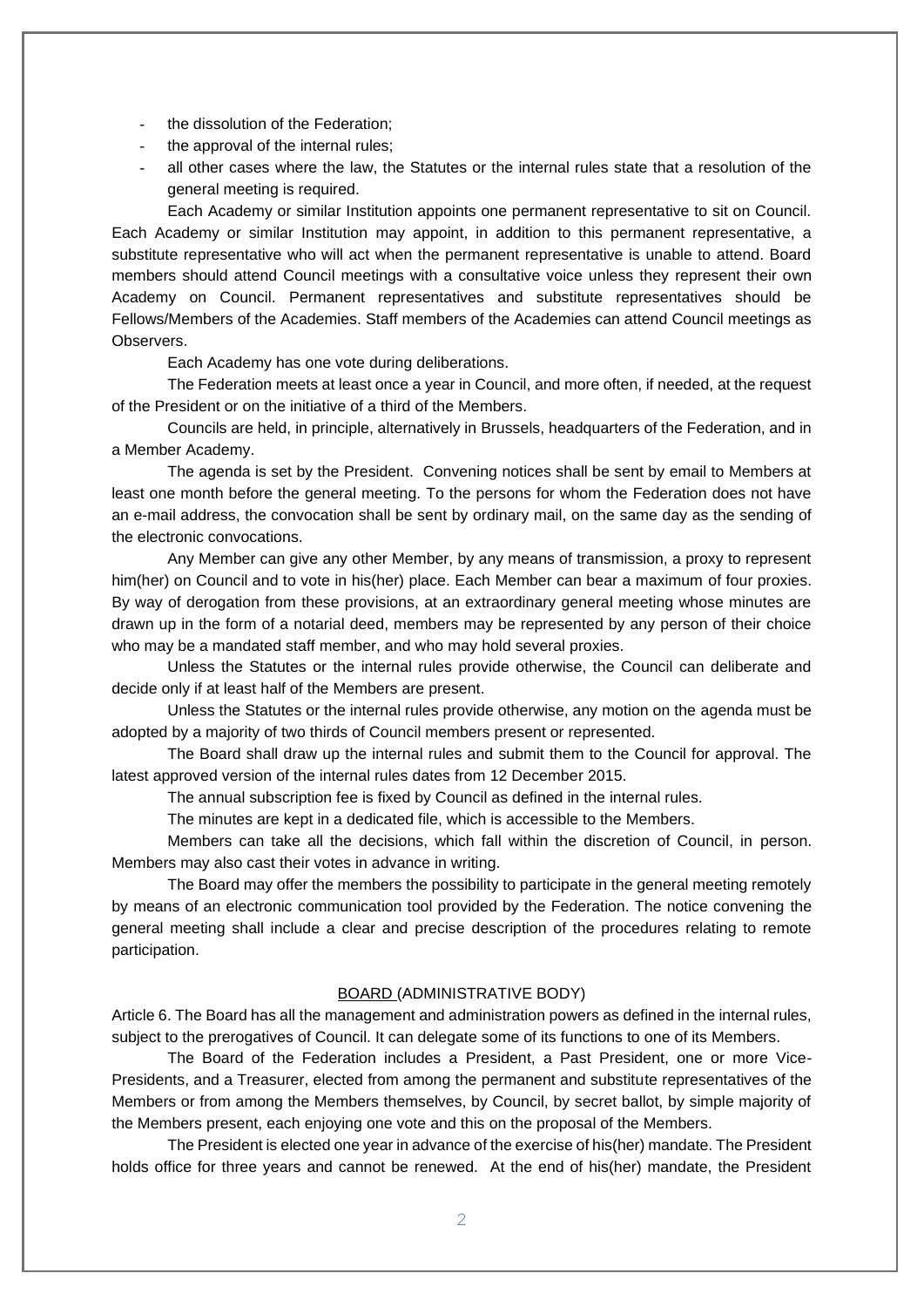becomes Past President de facto.

The Vice-President(s) is(are)elected for three years. Their mandates are renewable once.

The Treasurer is elected for three years. His (her) mandate is renewable once.

The Board appoints an Executive Director entrusted with the day-to-day management and with the representation of FEAM within the limits of the day-to-day management. The Executive Director will receive a special power of attorney from the Board for this purpose.

The Board may set up one or more advisory committees under its responsibility. It shall define their composition and mission.

The Board, or any of its members, can be dismissed after deliberation of Council and by secret ballot, needing a majority of two thirds of the Members.

The Board can take valid decisions only if at least three of its members are present. Each Board member can cast one vote. Unless the Statutes or the internal rules provide otherwise, decisions shall be taken by a simple majority of votes, abstentions not being counted. Each Board member can give a proxy to any other Board member.

Meetings may be held by any means with identification of participants.

The minutes are kept in a dedicated file, which is accessible to the Members.

## **External representation**

The Federation is validly represented towards third parties, by two Board members, which do not have to provide evidence of a prior decision by the Board.

It is also represented by the Executive Director within the limits of the power of attorney granted to himher by the Board.

Finally, the Federation is represented by any special representative within the limits of his(her) mandate.

### HEADQUARTERS

Article 7. The headquarters of the Federation are in the Brussels Capital Region

### LANGUAGES

Article 8. The official languages of the Federation are French and English. The working language is English. Legal documents are prepared in French and English.

### **RESOURCES**

Article 9. a) Resources are made up by annual subscriptions, subsidies, donations, legacies and other income as specified in the internal rules.

- b) The Treasurer manages the budget of the Federation. He(she) presents the accounts every year for approval by Council. He(she) oversees the financial situation and informs the Board on the availability of funds for ongoing and new activities. He(she) is the lead Board member for fundraising.
- c) The financial year is closed on 31 December of each year.

#### MODIFICATIONS OF THE STATUTES

Article 10. Any proposal for modification of the statutes must be proposed by at least three Members or by the Board, before the meeting of Council.

The proposal will feature on the agenda of Council to be discussed and voted on by secret ballot. For any decision, reference to the procedure provided by Article 5 must be made.

#### DISSOLUTION

Article 11. The dissolution of the Federation can be decided by Council, with a majority of two thirds of the Members and by secret ballot.

An anonymous electronic vote is permissible.